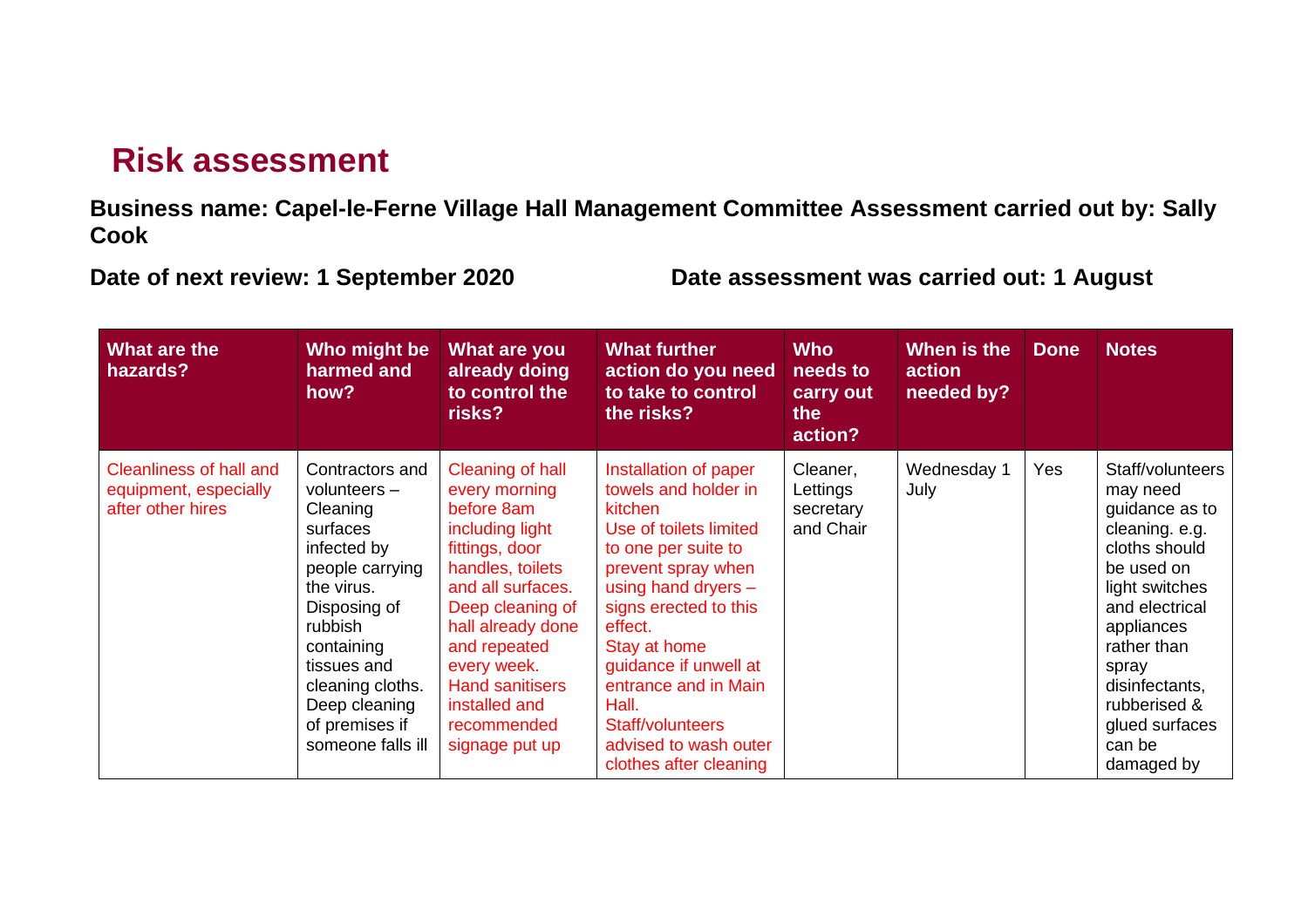| What are the<br>hazards?                                                                                                      | Who might be<br>harmed and<br>how?                                                                                                                                                | What are you<br>already doing<br>to control the<br>risks?                                          | <b>What further</b><br>action do you need<br>to take to control<br>the risks?                                                                                                                                                                | <b>Who</b><br>needs to<br>carry out<br>the<br>action? | When is the<br>action<br>needed by? | <b>Done</b> | <b>Notes</b>                                                                                                                                                                                                                          |
|-------------------------------------------------------------------------------------------------------------------------------|-----------------------------------------------------------------------------------------------------------------------------------------------------------------------------------|----------------------------------------------------------------------------------------------------|----------------------------------------------------------------------------------------------------------------------------------------------------------------------------------------------------------------------------------------------|-------------------------------------------------------|-------------------------------------|-------------|---------------------------------------------------------------------------------------------------------------------------------------------------------------------------------------------------------------------------------------|
|                                                                                                                               | with CV-19 on<br>the premises                                                                                                                                                     | <b>Provision of PPE</b><br>for self-employed<br>staff and<br>volunteers                            | duties. Self employed<br>staff and volunteers<br>given PHE guidance<br>and PPE for use in<br>the event deep<br>cleaning is required.                                                                                                         |                                                       |                                     |             | use of spray<br>disinfectant too<br>frequently.<br><b>Decision taken</b><br>not to put<br>paper towels in<br>toilets as hand<br>dryers have<br>filters and<br>concerned<br>about cross<br>infection with<br>discarded<br>paper towels |
| Staff, contractors and<br>volunteers- who would<br>be at risk and likelihood<br>staff/volunteers could<br>be exposed to virus | Staff/volunteers<br>who are either<br>extremely<br>vulnerable or<br>over 70. Staff or<br>volunteers<br>carrying out<br>cleaning,<br>caretaking or<br>some internal<br>maintenance | Those in the<br>vulnerable<br>category are<br>advised not to<br>attend hall for the<br>time being. | <b>Discuss situation with</b><br>self-<br>employed /volunteers<br>over 70 to identify<br>whether provision of<br>protective clothing<br>and<br>cleaning surfaces<br>before they work is<br>sufficient to mitigate<br>their risks, or whether | Chair                                                 | Wednesday 1<br>July                 | Yes         | It is important<br>people know<br>they can raise<br>concerns                                                                                                                                                                          |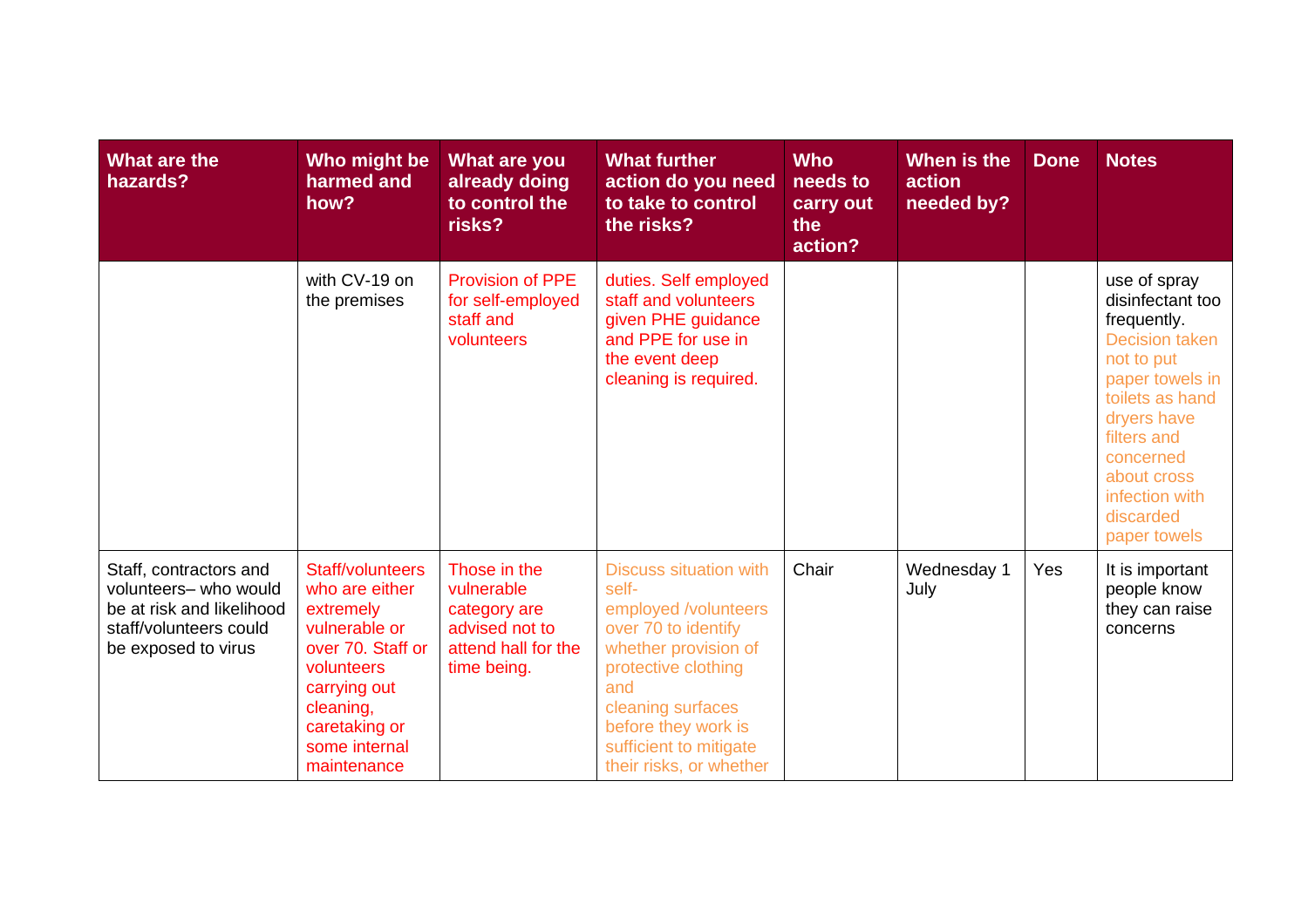| What are the<br>hazards?                | Who might be<br>harmed and<br>how?                                                                                                                                               | <b>What are you</b><br>already doing<br>to control the<br>risks?                                                                                              | <b>What further</b><br>action do you need<br>to take to control<br>the risks?                                                                                                                                                                                                                                                                              | <b>Who</b><br>needs to<br>carry out<br>the<br>action? | When is the<br>action<br>needed by? | <b>Done</b> | <b>Notes</b>                                                                                                                            |
|-----------------------------------------|----------------------------------------------------------------------------------------------------------------------------------------------------------------------------------|---------------------------------------------------------------------------------------------------------------------------------------------------------------|------------------------------------------------------------------------------------------------------------------------------------------------------------------------------------------------------------------------------------------------------------------------------------------------------------------------------------------------------------|-------------------------------------------------------|-------------------------------------|-------------|-----------------------------------------------------------------------------------------------------------------------------------------|
|                                         | tasks could be<br>exposed if a<br>person carrying<br>the virus has<br>entered the<br>premises or falls<br>ill.<br><b>Mental stress</b><br>from handling<br>the new<br>situation. |                                                                                                                                                               | they should cease<br>such work for the time<br>being. Staff and<br>volunteers will need to<br>be warned<br>immediately if<br>someone is tested<br>positive for COVID-19<br>who has been on the<br>premises. Details of a<br>person's medical<br>condition must be<br>kept confidential,<br>unless the<br>employee/volunteer<br>agrees it can be<br>shared. |                                                       |                                     |             |                                                                                                                                         |
| Car Park/paths/<br>patio/exterior areas | Social<br>distancing is not<br>observed as<br>people<br>congregate<br>before entering<br>premises.<br>Parking area is                                                            | Introduced a one<br>way system for<br><b>Farmers Market</b><br>and similar<br>events. People to<br>enter via front<br>doors and exit via<br>side fire exit at | Assigned people to<br>monitor flow of visitors<br>to the hall as easier to<br>enforce. All visitors to<br>the hall must wear<br>facemasks before<br>entering excepting<br>those working on                                                                                                                                                                 | <b>Trustees</b><br>and cleaner                        | Friday 3 July                       | Yes         | Transitory<br>lapses in social<br>distancing in<br>outside areas<br>are less risky,<br>the main risk is<br>likely to be<br>where people |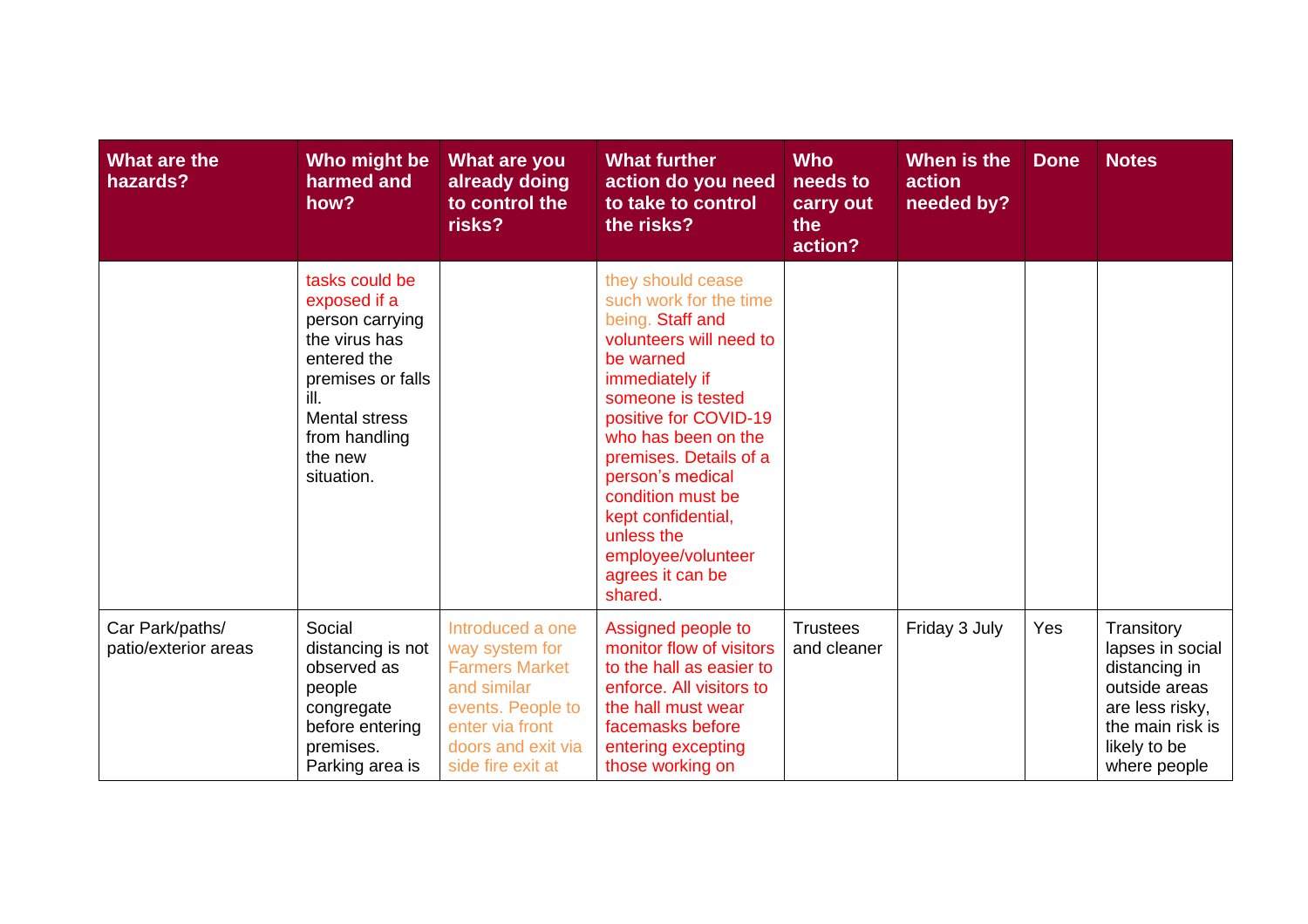| What are the<br>hazards?                                                                                                                                                                                                                                  | Who might be<br>harmed and<br>how?                                         | What are you<br>already doing<br>to control the<br>risks?                                                   | <b>What further</b><br>action do you need<br>to take to control<br>the risks?                                                                                                                                                                                                                                 | <b>Who</b><br>needs to<br>carry out<br>the<br>action? | When is the<br>action<br>needed by? | <b>Done</b> | <b>Notes</b>                                                                                                                                                           |
|-----------------------------------------------------------------------------------------------------------------------------------------------------------------------------------------------------------------------------------------------------------|----------------------------------------------------------------------------|-------------------------------------------------------------------------------------------------------------|---------------------------------------------------------------------------------------------------------------------------------------------------------------------------------------------------------------------------------------------------------------------------------------------------------------|-------------------------------------------------------|-------------------------------------|-------------|------------------------------------------------------------------------------------------------------------------------------------------------------------------------|
|                                                                                                                                                                                                                                                           | too congested<br>to allow social<br>distancing.<br>People drop<br>tissues. | end of corridor.<br>Put up signage to<br>encourage people<br>to dispose of<br>tissues.                      | behalf of the hall $-$<br>they are not required<br>to wear facemasks if<br>social distancing can<br>be reasonably<br>applied.<br>Cleaner asked to<br>check area outside<br>doors for rubbish<br>which might be<br>contaminated, e.g.<br>tissues. Wear plastic<br>gloves and remove.<br>Provide bin for foyer. |                                                       |                                     |             | congregate or<br>for vulnerable<br>people.<br><b>Ordinary litter</b><br>collection<br>arrangements<br>can remain in<br>place. Provide<br>plastic gloves<br>for cleaner |
| Main hall - Door<br>handles, light switches,<br>window catches, tables,<br>chair backs and arms.<br>Soft furnishings which<br>cannot be readily<br>cleaned between use.<br>Projection equipment.<br>Screen. Window<br>curtains or blinds<br>Commemorative | <b>Hall users</b>                                                          | <b>Hall cleaned</b><br>every day before<br>hall opens.<br>Stage to be<br>closed off for<br>immediate future | Door handles, light<br>switches, window<br>catches, tables, chairs<br>and other equipment<br>used to be cleaned by<br>hirers Cushioned<br>chairs with arms are<br>reserved only for<br>those who need them<br>by reason of infirmity<br>and who have been                                                     | Hirers of hall<br>and hall<br>cleaner                 | On going                            |             | <b>Cushioned</b><br>chairs with<br>arms are<br>important for<br>older, infirm<br>people. Avoid<br>anyone else<br>touching them<br>unless wearing<br>plastic gloves.    |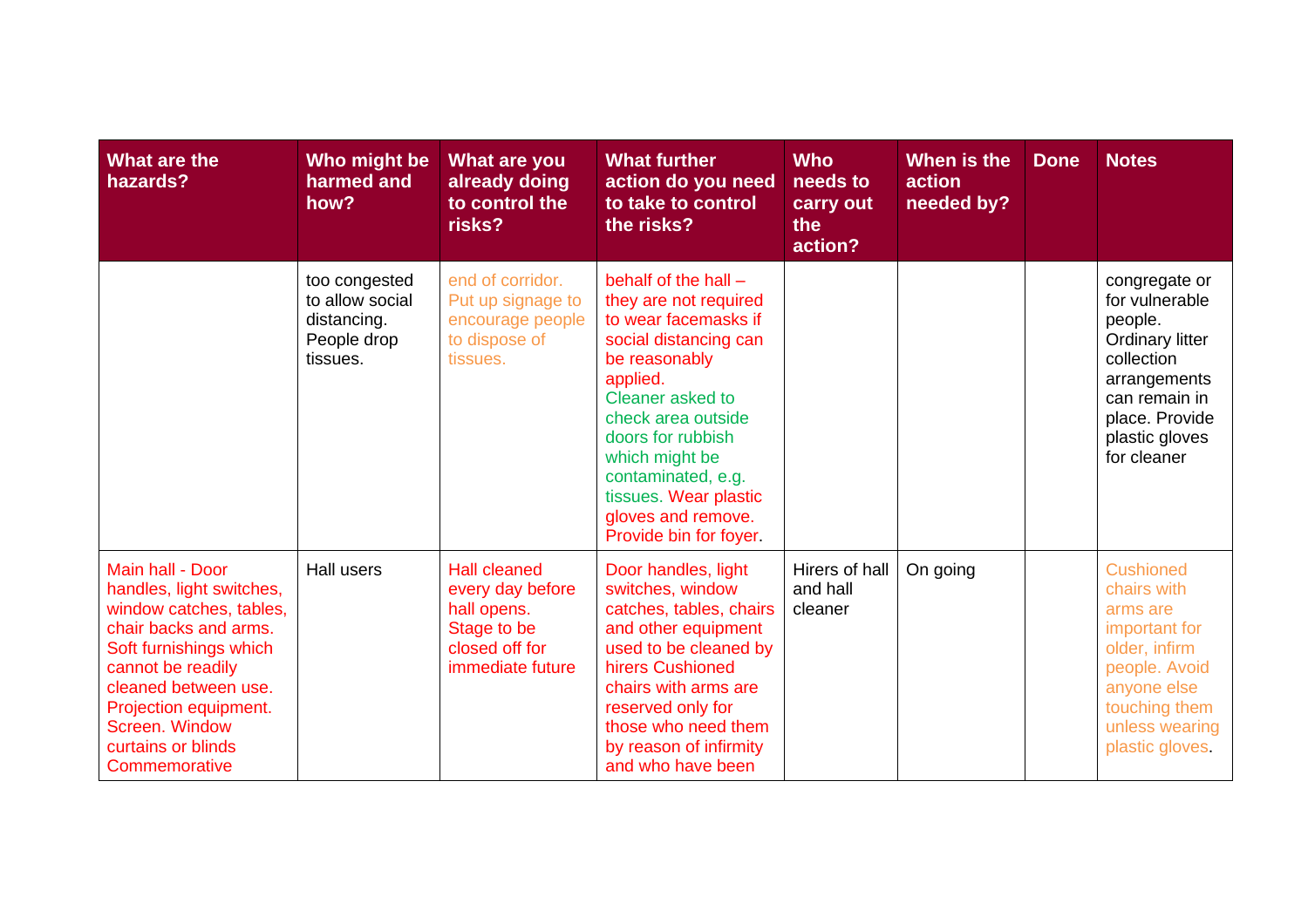| What are the<br>hazards?                                                                                                                                                                                      | Who might be<br>harmed and<br>how?                                                  | What are you<br>already doing<br>to control the<br>risks?                                                                                                                                         | <b>What further</b><br>action do you need<br>to take to control<br>the risks?                                                                                                          | <b>Who</b><br>needs to<br>carry out<br>the<br>action? | When is the<br>action<br>needed by? | <b>Done</b> | <b>Notes</b>                                                                                 |
|---------------------------------------------------------------------------------------------------------------------------------------------------------------------------------------------------------------|-------------------------------------------------------------------------------------|---------------------------------------------------------------------------------------------------------------------------------------------------------------------------------------------------|----------------------------------------------------------------------------------------------------------------------------------------------------------------------------------------|-------------------------------------------------------|-------------------------------------|-------------|----------------------------------------------------------------------------------------------|
| photos, displays. Social<br>distancing to be<br>observed                                                                                                                                                      |                                                                                     |                                                                                                                                                                                                   | socially isolating<br>themselves. Social<br>distancing guidance to<br>be observed by hirers<br>in arranging their<br>activities. Hirers to be<br>encouraged to wash<br>hands regularly |                                                       |                                     |             |                                                                                              |
| Entrance<br>hall/lobby/corridors<br>Possible "pinch points"<br>and busy areas where<br>risk is social distancing<br>is not observed in a<br>confined area. Door<br>handles, light switches<br>in frequent use | Visitors,<br>volunteers and<br>contractors in<br>not observing<br>social distancing | Door handles and<br>light switches are<br>cleaned regularly.<br><b>Hand sanitiser</b><br>has been<br>provided by hall.<br>Signage erected<br>to alert hall users<br>to social<br>distancing risks | Identify "pinch points"<br>and busy areas.<br>Will mark out 1.5<br>metre spacing in<br>entrance area. Create<br>one way system and<br>provide signage for<br><b>Farmers Market</b>     | <b>Trustees</b><br>and cleaner                        | Friday 3 July                       | Yes         | <b>Everyone</b><br>should wear<br>gloves to be<br>provided by<br>hall when<br>preparing hall |
| <b>Small hall Social</b><br>distancing more difficult<br>in smaller areas Door<br>and window handles                                                                                                          | All hall users                                                                      | Recommending<br>hirers hire larger<br>meeting spaces<br>and avoid use of<br>small rooms                                                                                                           | Only hiring when main<br>hall is not in use or as<br>possible overflow for<br>activities when more<br>attend than expected.                                                            | Lettings<br>secretary,<br>hall hirers<br>and cleaner  | On going                            |             |                                                                                              |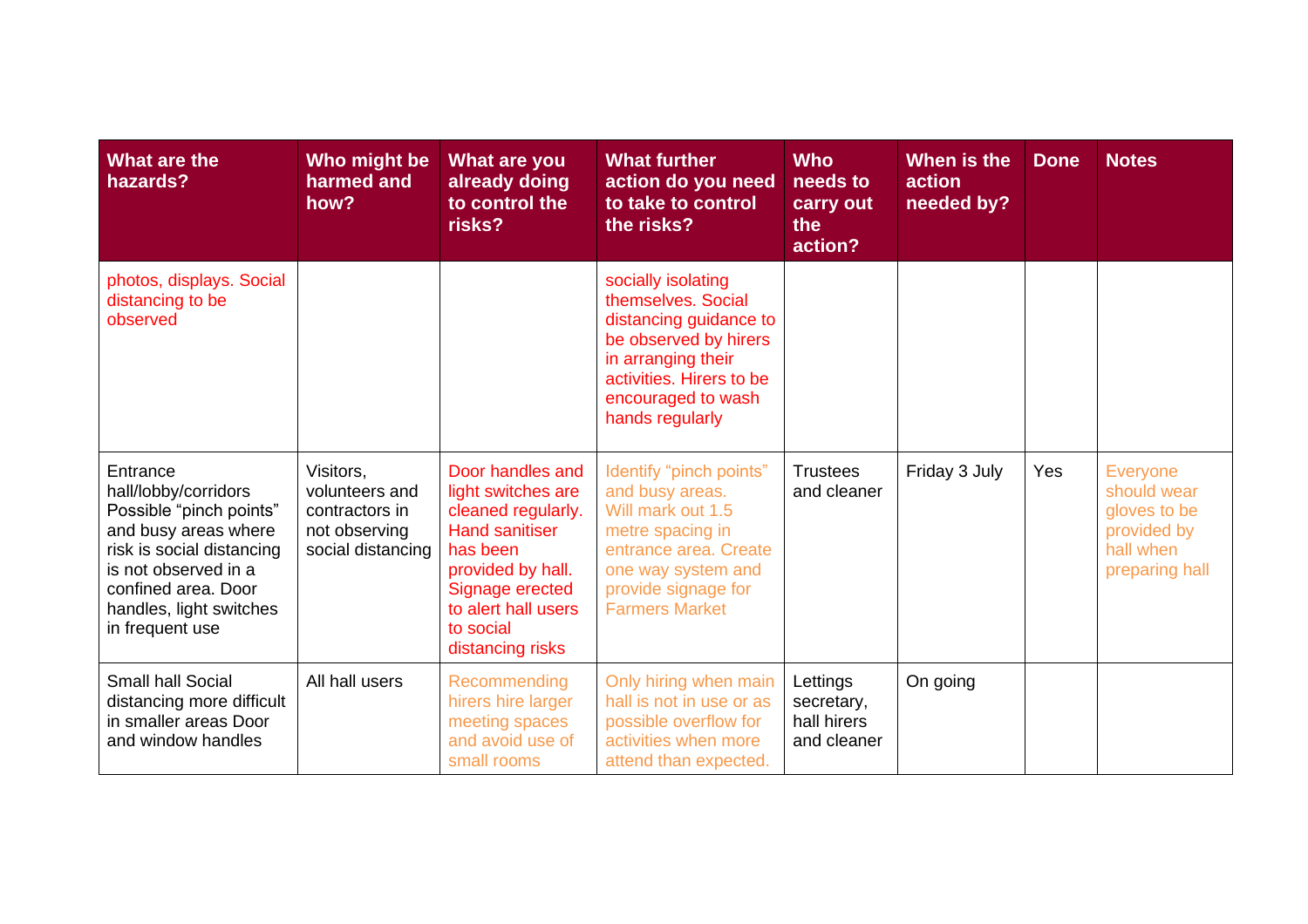| What are the<br>hazards?                                                                                                            | Who might be<br>harmed and<br>how? | What are you<br>already doing<br>to control the<br>risks?                                                                                                                                                                                                                                                                                                     | <b>What further</b><br>action do you need<br>to take to control<br>the risks?                                                                                                                                                                                                                                                                                                                                                 | <b>Who</b><br>needs to<br>carry out<br>the<br>action? | When is the<br>action<br>needed by? | <b>Done</b> | <b>Notes</b>                                                                                                                                                                                                                                                              |
|-------------------------------------------------------------------------------------------------------------------------------------|------------------------------------|---------------------------------------------------------------------------------------------------------------------------------------------------------------------------------------------------------------------------------------------------------------------------------------------------------------------------------------------------------------|-------------------------------------------------------------------------------------------------------------------------------------------------------------------------------------------------------------------------------------------------------------------------------------------------------------------------------------------------------------------------------------------------------------------------------|-------------------------------------------------------|-------------------------------------|-------------|---------------------------------------------------------------------------------------------------------------------------------------------------------------------------------------------------------------------------------------------------------------------------|
| Light switches Tables,<br>chair backs and arms.                                                                                     |                                    | Surfaces and<br>equipment will be<br>cleaned by hirers<br>before use or by<br>hall cleaner.                                                                                                                                                                                                                                                                   | Initially only hire out<br>either main hall or<br>small hall to avoid<br>social distancing<br>issues.                                                                                                                                                                                                                                                                                                                         |                                                       |                                     |             |                                                                                                                                                                                                                                                                           |
| Kitchen Social<br>distancing more difficult<br>and sharing of<br>crockery/cutlery/utensils<br>liable to be potentially<br>hazardous | All hall users                     | All the below<br>cleaned every day<br>and before and<br>after every use.<br>Door and window<br>handles Light<br>switches Working<br>surfaces, sinks<br>Cupboard/drawer<br>handles.<br>Fridge/freezer<br>Crockery/cutlery<br>Kettle/hot water<br>boiler<br>Oven/microwave<br><b>Cupboards</b><br>holding village hall<br>equipment to be<br>locked as will not | Hirers are asked to<br>control numbers using<br>kitchen so as to<br>ensure social<br>distancing, especially<br>for those over 70.<br>Hirers to clean all<br>areas likely to be used<br>before use and after.<br>Hall users to be<br>responsible for own<br>rubbish including<br>disposal<br>No food preparation to<br>take place in the hall<br>until further notice<br>Hall hirers to bring<br>disposable cups and<br>plates | Hall users                                            | On going                            |             | Cleaning<br>materials to be<br>made available<br>in cleaning<br>cupboard<br>regularly<br>checked and<br>re-stocked as<br>necessary.<br>Consider<br>closing kitchen<br>if not required<br>or restricting<br>access if initial<br>requirements of<br>hall users not<br>kept |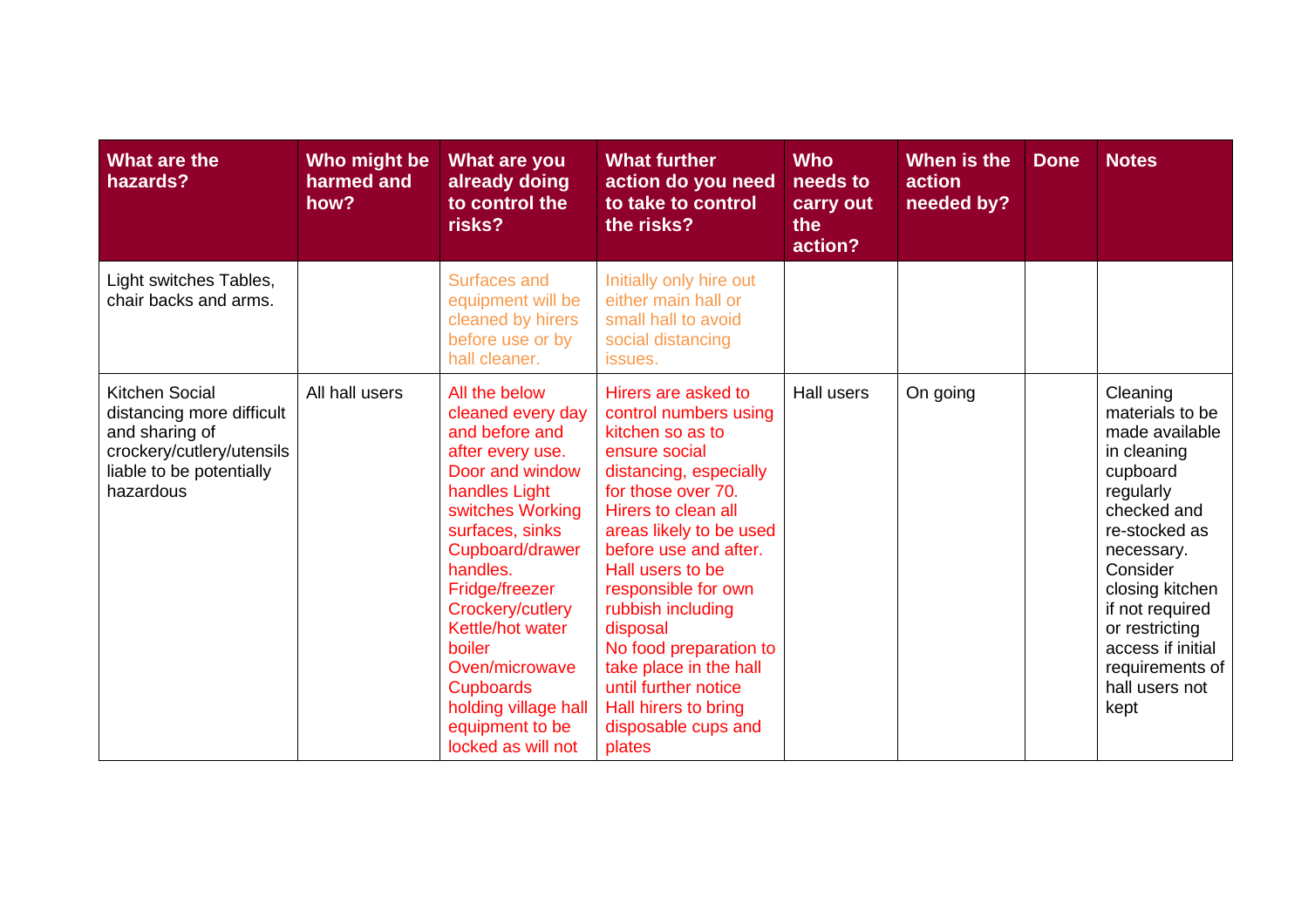| What are the<br>hazards?                                                                                                                                                                                  | Who might be<br>harmed and<br>how? | What are you<br>already doing<br>to control the<br>risks?                                               | <b>What further</b><br>action do you need<br>to take to control<br>the risks?                                                                                                                                                        | <b>Who</b><br>needs to<br>carry out<br>the<br>action? | When is the<br>action<br>needed by? | <b>Done</b> | <b>Notes</b>                                                                                                                                                                                       |
|-----------------------------------------------------------------------------------------------------------------------------------------------------------------------------------------------------------|------------------------------------|---------------------------------------------------------------------------------------------------------|--------------------------------------------------------------------------------------------------------------------------------------------------------------------------------------------------------------------------------------|-------------------------------------------------------|-------------------------------------|-------------|----------------------------------------------------------------------------------------------------------------------------------------------------------------------------------------------------|
|                                                                                                                                                                                                           |                                    | be available for<br>shared use.                                                                         |                                                                                                                                                                                                                                      |                                                       |                                     |             |                                                                                                                                                                                                    |
| Store cupboards and<br>store rooms including<br>room 101 (former post<br>office) - Social<br>distancing more difficult<br>Door handles in use.<br>Equipment needing to<br>be moved not normally<br>in use | All hall users                     | All hall rooms and<br>external<br>cupboards to be<br>cleaned daily                                      | Hirer to clean<br>equipment required<br>before use. Hirer to<br>control accessing and<br>stowing equipment to<br>encourage social<br>distancing                                                                                      | All hall<br>users                                     | On going                            |             | Hirer to<br>consider which<br>equipment is<br>essential                                                                                                                                            |
| <b>Toilets - Social</b><br>distancing difficult.<br>Surfaces in frequent<br>$use = door handles,$<br>light switches, basins,<br>toilet handles, seats,<br>and vanity surfaces,<br>mirrors.                | All hall users                     | Access to each<br>toilet suite to be<br>restricted to one<br>person at a time<br>Signage erected<br>and | Hirer to control<br>numbers accessing<br>toilets at one time,<br>with attention to more<br>vulnerable users.<br>Hirer to clean all<br>surfaces etc before<br>public arrive unless<br>hall cleaner has<br>precleaned out of<br>hours. | Cleaner, all<br>hall users                            | On going                            |             | Access<br>restricted to<br>one as concern<br>on disposal of<br>paper towels in<br>toilets.<br>Individuals to<br>move sign from<br>vacant to<br>engaged on<br>external toilet<br>door before<br>use |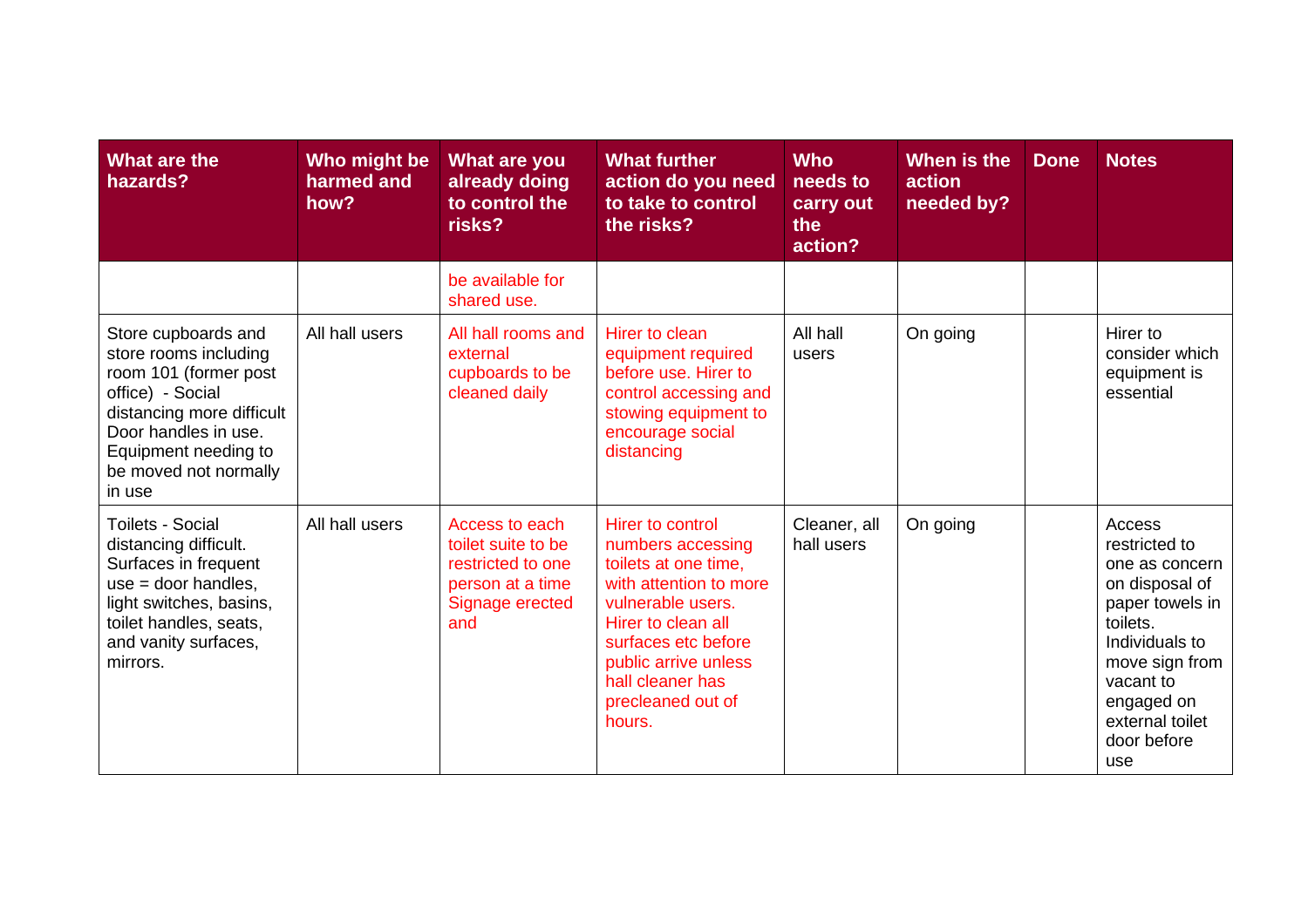| What are the<br>hazards?                                                          | Who might be<br>harmed and<br>how?                                                            | What are you<br>already doing<br>to control the<br>risks?                                                         | <b>What further</b><br>action do you need<br>to take to control<br>the risks?                                                                                  | <b>Who</b><br>needs to<br>carry out<br>the<br>action? | When is the<br>action<br>needed by? | <b>Done</b> | <b>Notes</b>                                                              |
|-----------------------------------------------------------------------------------|-----------------------------------------------------------------------------------------------|-------------------------------------------------------------------------------------------------------------------|----------------------------------------------------------------------------------------------------------------------------------------------------------------|-------------------------------------------------------|-------------------------------------|-------------|---------------------------------------------------------------------------|
|                                                                                   |                                                                                               |                                                                                                                   |                                                                                                                                                                |                                                       |                                     |             |                                                                           |
| Boiler cupboard door<br>handle, light switch<br>Social distancing not<br>possible | Public access<br>unlikely.                                                                    | <b>Cleaner to decide</b><br>frequency of<br>cleaner                                                               | Public access unlikely<br>but if happens,<br>cleaner to be advised<br>either by phone or<br>through comment<br>book                                            |                                                       |                                     |             |                                                                           |
| Stage including curtains<br>Social distancing<br>Lighting and sound<br>controls   | A lot of<br>equipment<br>which could be<br>damaged by<br>injudicious<br>spray and<br>cleaning | Stage to be<br>closed including<br>backroom to be<br>locked and<br>curtains to be<br>closed                       | Cleaned regularly as<br>part of general hall<br>clean                                                                                                          | Cleaner                                               | On going                            |             | Monitored                                                                 |
| Events - handling cash<br>and tickets<br>Too many people arrive                   | Hall users                                                                                    | Limiting access to<br>hall and numbers<br>allowed to use<br>each hall from<br>Main hall $-50$<br>Small hall $-15$ | Organisers arrange<br>online systems and<br>cashless payments as<br>far as possible. For<br>performances seats to<br>be limited, booked in<br>advance, 2 seats | <b>Hall trustees</b><br>and hall<br>users             | On going                            |             | See National<br><b>Rural Touring</b><br>Forum<br>guidance,<br>Section 2.6 |